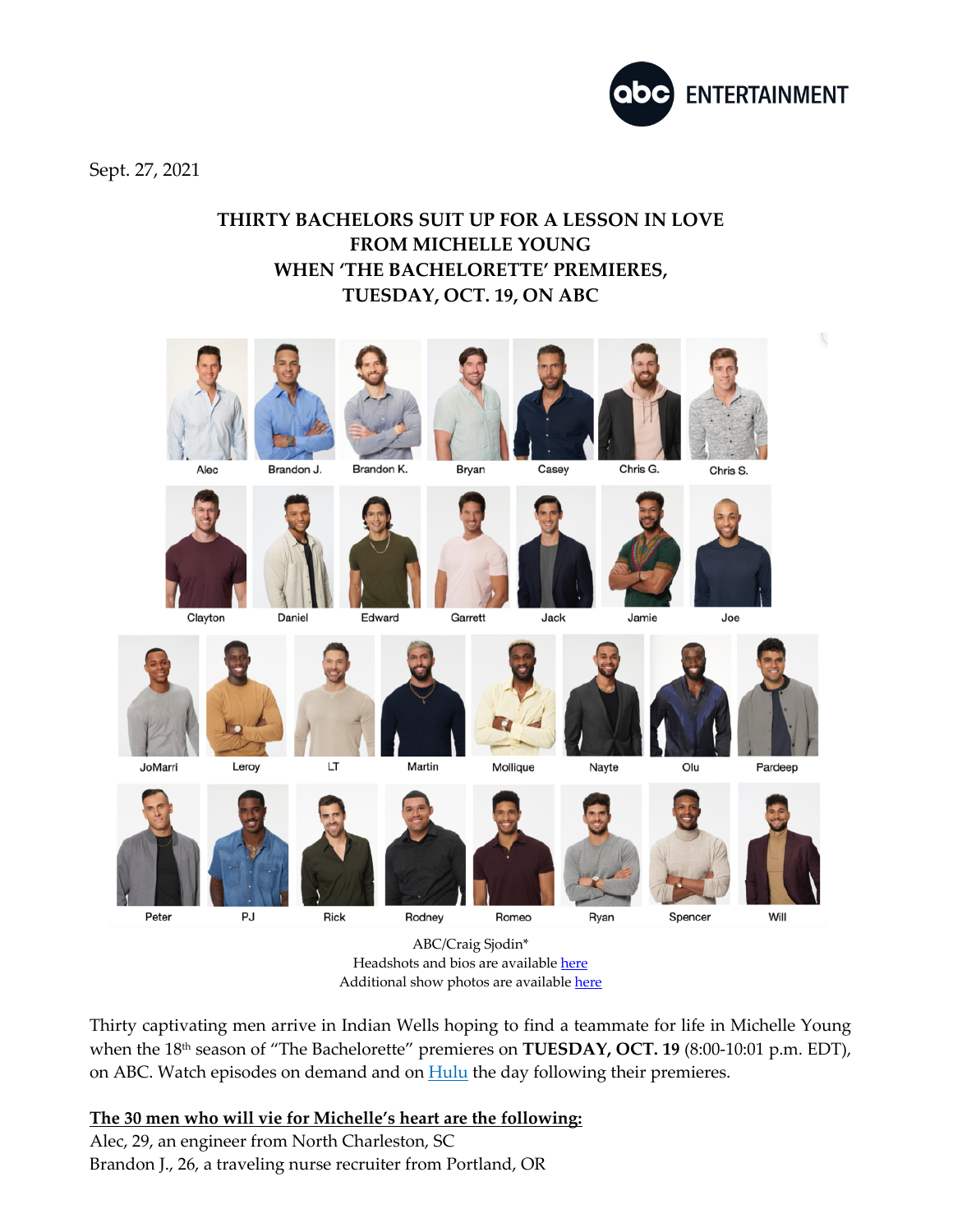Brandon K., 29, a brand manager from Austin, TX Bryan, 31, an NFL player from Chicago, IL Casey, 36, an advertising creative director from Miami Beach, FL Chris G., 28, a motivational speaker from Halifax, Nova Scotia, Canada Chris S., 28, a commodities broker from West Hollywood, CA Clayton, 28, a medical sales rep from Columbia, MO Daniel, 26, a firefighter from Austin, TX Edward, 27, a wellness coach from Los Angeles, CA Garrett, 33, a tech CEO from Salt Lake City, UT Jack, 30, a former Army officer from Philadelphia, PA Jamie, 32, a biotech CEO from San Diego, CA Joe, 28, a real estate developer from Minneapolis, MN JoMarri, 26, a personal trainer from Fresno, CA Leroy, 27, a biomedical Ph.D. student from Dallas, TX LT, 38, a yoga guru from Bellevue, WA Martin, 29, a personal trainer from Miami, FL Mollique, 36, an academic administrator from San Diego, CA Nayte, 27, a sales executive from Austin, TX Olu, 27, an IT analyst from Newark, NJ Pardeep, 30, a neuroscientist from Brooklyn, NY Peter, 26, a pizzapreneur from Port St. Joe, FL PJ, 30, a firefighter from Houston, TX Rick, 32, a medical sales rep from Los Angeles, CA Rodney, 29, a sales rep from Rancho Cucamonga, CA Romeo, 32, a mathematician from New York City, NY Ryan, 30, an environmental consultant from San Jose, CA Spencer, 25, a financial crimes analyst from Cleveland, OH Will, 28, an academic interventionist from Grand Rapids, MI

After joining Matt James' season as a late arrival, Michelle immediately stole the bachelor's attention, along with the hearts of millions of Americans who fell in love with her captivating smile and charming sense of humor. A former Division I basketball player from Minnesota, the 28-year-old fifthgrade teacher now focuses on preparing her students to be the next generation of community leaders. Michelle has big dreams for the future and says she wants a man by her side that is supportive and driven to make the world a better place. She is looking for the Superman to her Superwoman and is ready to find a love with whom she can start a family of her own.

"The Bachelorette" is a production of Next Entertainment and Warner Bros. Unscripted Television in association with Warner Horizon. Mike Fleiss, Martin Hilton, Nicole Woods, Bennett Graebner, Louis Caric, Jodi Baskerville and Andy Frank are the executive producers.

\*COPYRIGHT ©2021 American Broadcasting Companies, Inc. All photography is copyrighted material and is for editorial use only. Images are not to be archived, altered, duplicated, resold, retransmitted or used for any other purposes without written permission of ABC. Images are distributed to the press in order to publicize current programming. Any other usage must be licensed. Photos posted for Web use must be at the low resolution of 72dpi, no larger than 2×3 in size.

**ABC Media Relations** Nicole Balgemino